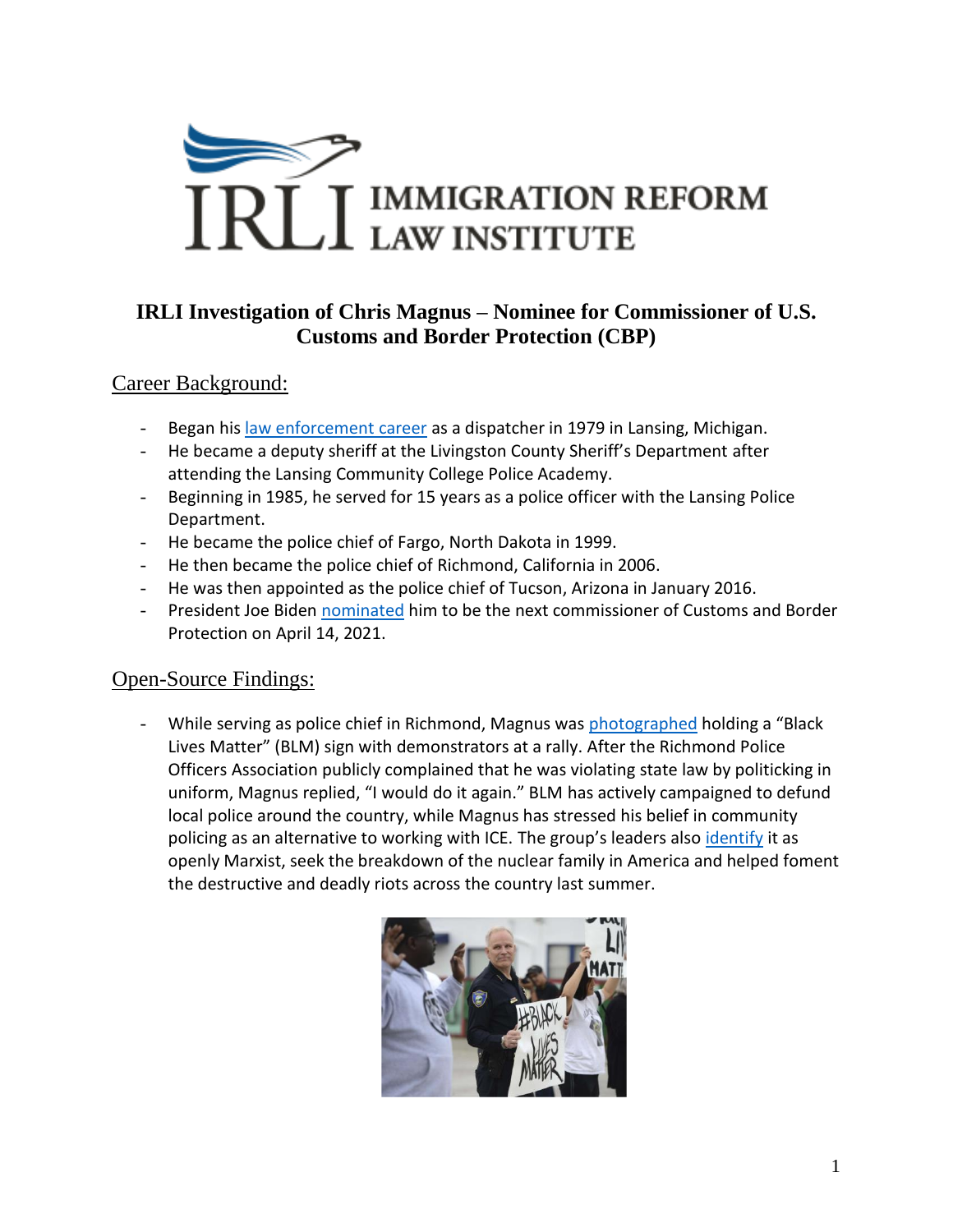- He penned a December 2017 [op-ed](https://www.nytimes.com/2017/12/06/opinion/tucson-police-immigration-jeff-sessions.html) in the New York Times accusing the Trump administration of implementing "anti-immigrant" policies, said he was "deeply troubled" by its campaign against sanctuary cities.
- In 2017, he [publicly rejected](https://www.azcentral.com/story/news/politics/immigration/2017/02/22/arizona-police-agencies-not-volunteering-more-immigration-enforcement-responsibilities/98226040/) an order from then-DHS Secretary John Kelly to prioritize enforcement actions for illegal aliens convicted of crimes, saying at the time: "We will not compromise our commitment to community policing and public safety by taking on immigration enforcement responsibilities that appropriately rest with federal authorities."
- He gave testimony to the Senate Judiciary Committee [in 2018](https://www.judiciary.senate.gov/imo/media/doc/12-12-18%20Magnus%20Testimony.pdf) regarding his views on immigration. Under the section of "Focusing on True Threats" he argued that because most drugs are caught at ports of entry (where the vast majority of cross-border transportation takes place) it makes less sense to build border wall between ports of entry. He agreed with another sheriff who called the concept of a wall "medieval." He explicitly says that immigration enforcement should be left to the federal government – with no local assistance. Under the section of "Community Policing" he condemns basic enforcement actions such as courthouse arrests, claiming they "terrify the immigrant community."
- In his [question-and-answer](https://www.judiciary.senate.gov/imo/media/doc/Magnus%20Responses%20to%20QFRs.pdf) testimony to the Senate Judiciary Committee in 2018, he explicitly says his police department is "not going to make inquiries about immigration status under most circumstances." He claimed that then-President Trump's executive order targeting sanctuary cities makes communities less safe.
- Also included in the question-and-answer section is a telling response from Magnus. For years, he has claimed that refusing cooperation with federal immigration authorities leads to greater trust between the immigrant community and police. How does he gauge this claim or verify that such trust comes from sanctuary policy? In an answer to Sen. Cory Booker, he says the following: "Our ongoing outreach efforts to assure our immigrant community that we are not the Border Patrol or ICE and that we are not going to make inquiries about immigration status under most circumstances has built confidence in these communities. As a result, we have not experienced reductions in persons reporting crimes such as sexual assault. We attribute this to the trust immigrant individuals have in our agency." Magnus has not produced any evidence to support his years-long claims of increased confidence and trust in his police department by the community.
- In 2020, he [rejected](https://tucson.com/news/local/tucson-police-to-quit-taking-funds-from-federal-border-security-grant/article_a7e5d96e-ee26-5a40-a136-eb16ae47bbd5.html) hundreds of thousands of dollars in federal border security grant money from Operation Stonegarden, with the Tucson government citing a need to serve the city's immigrant community.
- He's complained on Twitter about numerous issues, including topics related to immigration and DHS. Here is [a tweet](https://twitter.com/ChiefCMagnus/status/1284241796260720640) where he **condemns DHS for responding to**  dangerous rioters in Portland, [a tweet](https://twitter.com/ChiefCMagnus/status/1084237952673173504) downplaying the border crisis, [a tweet](https://twitter.com/ChiefCMagnus/status/1094452750539091968) praising a book review about the life of illegal alien activist Antonio Vargas, [a tweet](https://twitter.com/ChiefCMagnus/status/1128083638560550912) purporting to show no connection between a rise in crime and illegal immigration, and [a tweet](https://twitter.com/ChiefCMagnus/status/1130847034242732032) appearing to support the issuance of more U visas (the controversial U visa program is primarily sought by illegal aliens and has led to a wave of false accusations).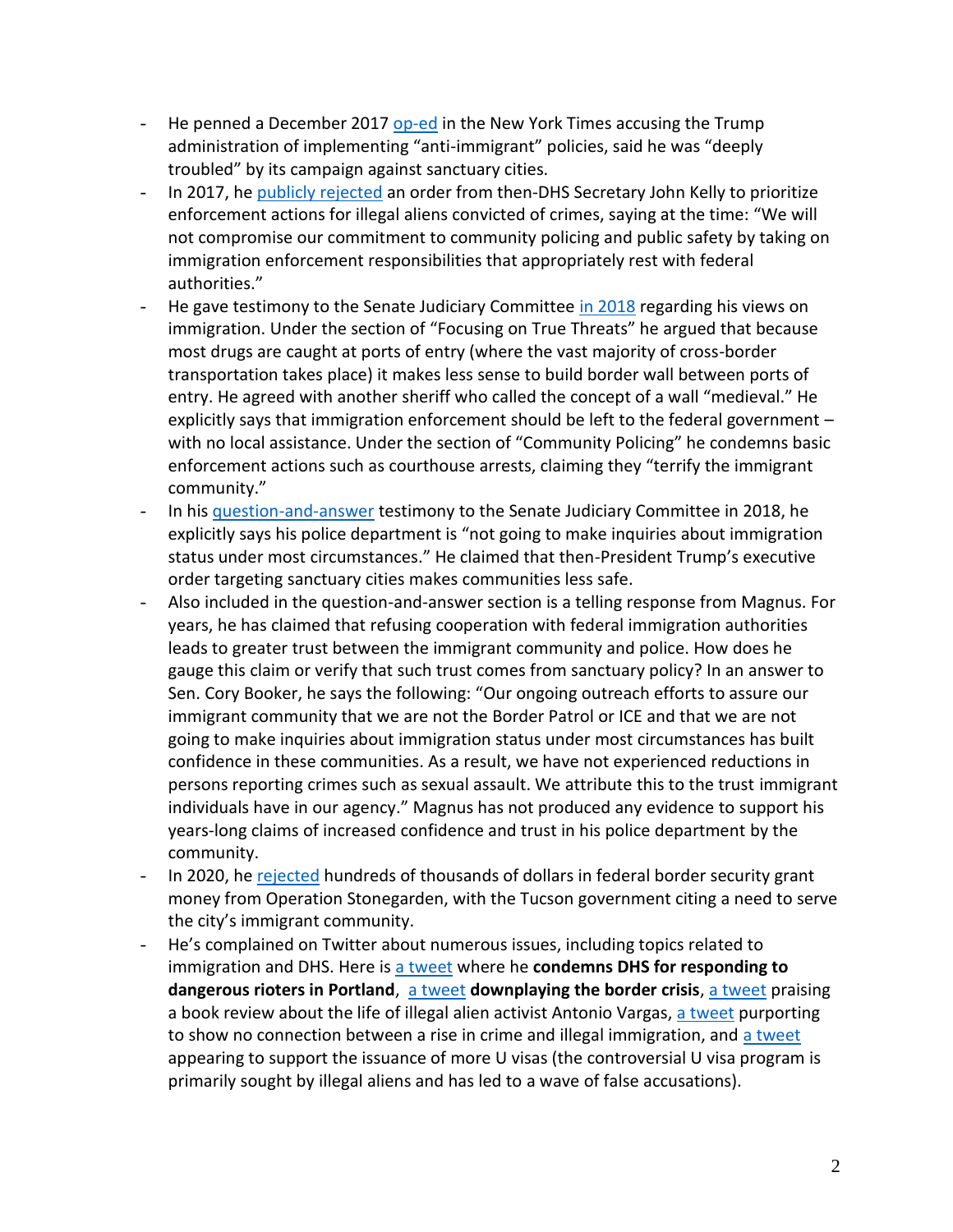## Exclusive Findings from Richmond, California, Police Department Records:

- According to documents obtained by IRLI, Magnus edited policies for his staff that explicitly limited their cooperation and interaction with federal immigration authorities. We received from the Richmond Police Department two policy documents created during his tenure of which his staff was instructed to follow: Policy 428 and Policy 355.
	- $\circ$  Policy 428 clearly spells out the limitations Richmond officers must abide when it comes to ICE or other federal immigration officials. They are to ignore ICE detainer requests and obtain prior approval before granting an ICE request for assistance. They are even instructed not to participate in any "activity" related to immigration unless in emergency backup situations.
	- o Policy 355 deals entirely with how to work with LEP (limited English proficient) individuals, so it's largely irrelevant. However, there's one directive Magnus included in this document that's worth highlighting. Provision "h" under 355.16 says the following: "The Interpreter shall never contact Immigration and Customs Enforcement (ICE), Citizenship and Immigration Services (CIS) or Customs and Border Patrol (CBP) to verify a person's immigration status."
- IRLI requested the Richmond Police Department provide all email communication to and from Magnus that pertained to the subject of immigration. RPD provided 14 email messages in total.
	- o In an email dated May 29, 2013, he asks a staffer to "take care" of a letter he penned to then-California Gov. Jerry Brown, in which he trashes ICE's Secure [Communities](https://www.ice.gov/secure-communities) program and voices strong support for AB 4, or the Trust Act, a now-law in California which makes it more difficult for ICE to apprehend criminal non-citizens.
	- $\circ$  In the aftermath of the death of bystander Kate Steinle, shot at the hands of a five-time deported non-citizen who had evaded federal apprehension thanks to San Francisco's sanctuary policies, the Sacramento Bee published an [op-ed](https://www.sacbee.com/opinion/op-ed/soapbox/article28641010.html) in 2015 that cautioned the public not to rush to change sanctuary laws in the wake of this tragedy (as background, the shooter, Jose Inez Garcia Zarate, was under custody by San Francisco law enforcement. ICE issued a detainer for him, but because of a city ordinance, the San Francisco Sheriff's Office ignored the detainer and ultimately released Garcia Zarate, despite his extensive criminal history.) The op-ed cautioned readers to "take a step back" and not end policies that limit local enforcement's cooperation with ICE. The op-ed also perpetuated [the myth](https://dailycaller.com/2019/08/28/immigration-experts-montgomery-county-sanctuary/) that ICE needed a judicial warrant to keep Garcia Zarate detained, despite ICE having full authority by the Immigration and Nationality Act to issue detainer requests. In an email dated July 28, 2015, he forwarded the article to Christopher Whitmore, then-staffer to California Democratic U.S. Rep. Mark DeSaulnier. "Please share this with you [sic] folks and the Representative," Magnus wrote on the email. The email was titled "Relevant, timely editorial on Sanctuary Cities and Community Policing."
	- o The above email was a forward of an email blast Magnus sent out earlier. He had emailed it to members of the city council, the police commission, husband